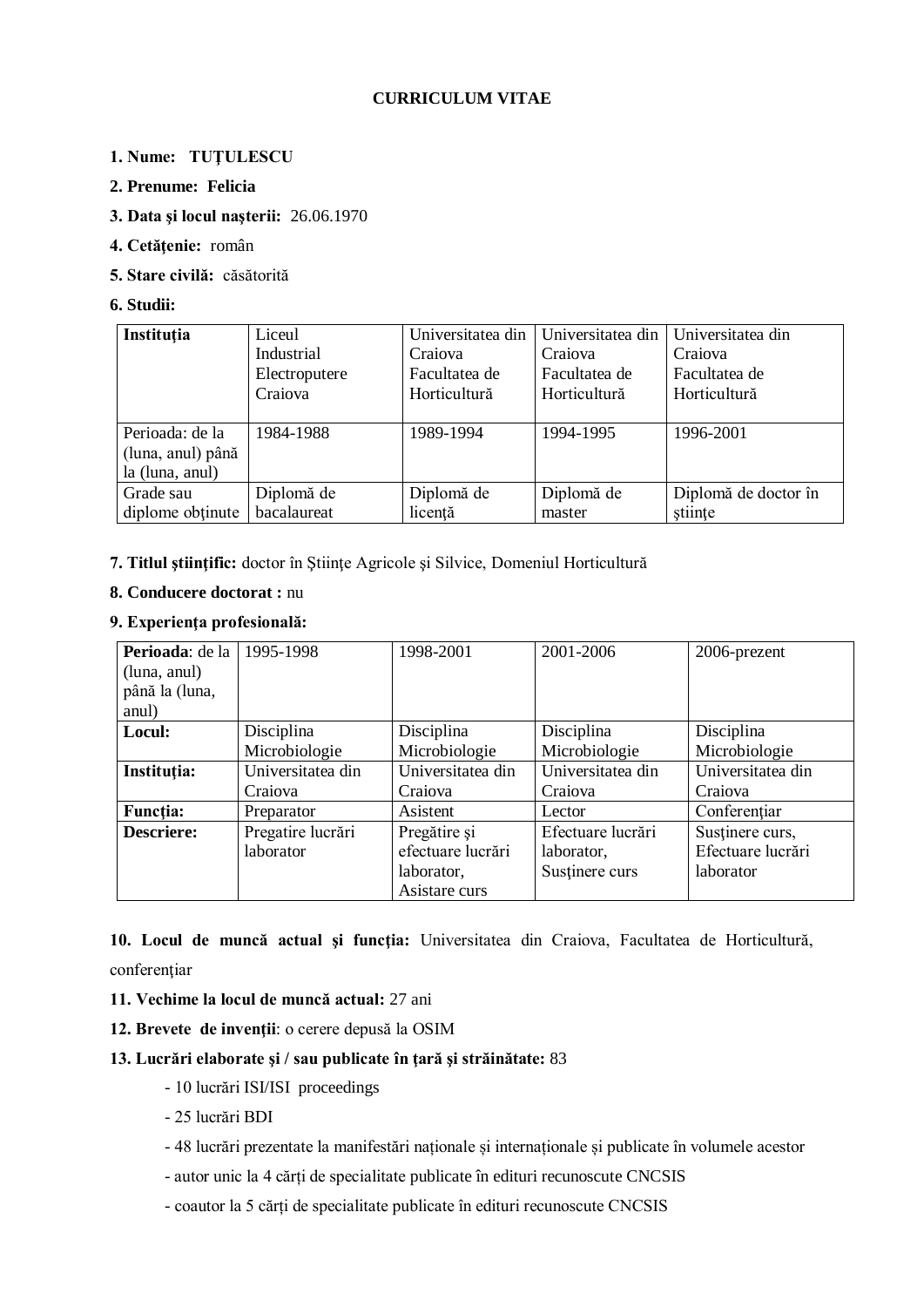#### **14. Membru al asociaţiilor profesionale:** Membru SRH, Membru Hortus, Membru ASIAR

**15. Limbi străine cunoscute:** engleză, franceză

**16. Alte competente:** utilizator Microsoft Office (Word™, Excel™, PowerPoint<sup>™</sup>), cunostinte de grafică pe calculator

### **17. Specializări şi calificări:**

- Martie iunie 1996 UTAD Villa Real Portugalia, Domeniul Microbiologia Vinului
- Noiembrie decembrie 2000, IUVV Dijon (Franța), Domeniul Microbiologia vinului

#### 18. Experienta acumulată în alte programe nationale/internationale:

- director la 3 contracte de cercetare, din care două cu finanțare de peste 10.000 EU
- membru specialist în echipa de cercetare a 14 contracte, din care unul internațional
- coordonator proiect POCU 124981, din partea partenerului P3 Universitatea din Craiova
- expert în cadrul proiectului POCU 125094
- expert în proiecte tip ROSE
- formator în cadrul INCESA Hub de Cercetare în Științe Aplicate

### 19. Alte mentiuni:

- curs postuniversitar de studii avansate *Realizări şi perspective în biologie*
- certificat de absolvire a modulului de formare în management universitar *Social media*,

#### nr.M16/15

- certificat de absolvire a modulului de formare în management universitar *Managementul calităţii în învăţământul superior* nr.M2/99

- certificat formator seria G, nr.00134203

- 4 premii obţinute pentru lucrările publicate: ONVV 2005, SRH 2008, Academia Română, SRH 2013

- Medalie de Aur la Salonul Internațional de invenții și Inovații, Timișoara, 2018

- evaluator ARACIS
- evaluator UEFISCDI
- Expert OIV, expert ACPART

- Membru în echipe evaluare a procesului educaţional (Comisii de admitere în Învăţământul superior, Comisii de Licență, Masterat)

- Membru al Centrului de cercetare pentru calitatea şi siguranţa alimentelor (CASIALIM), centru recunoscut la nivelul Universității din Craiova

- voluntar în cadrul Programului de Mentorat Blue Heron Foundation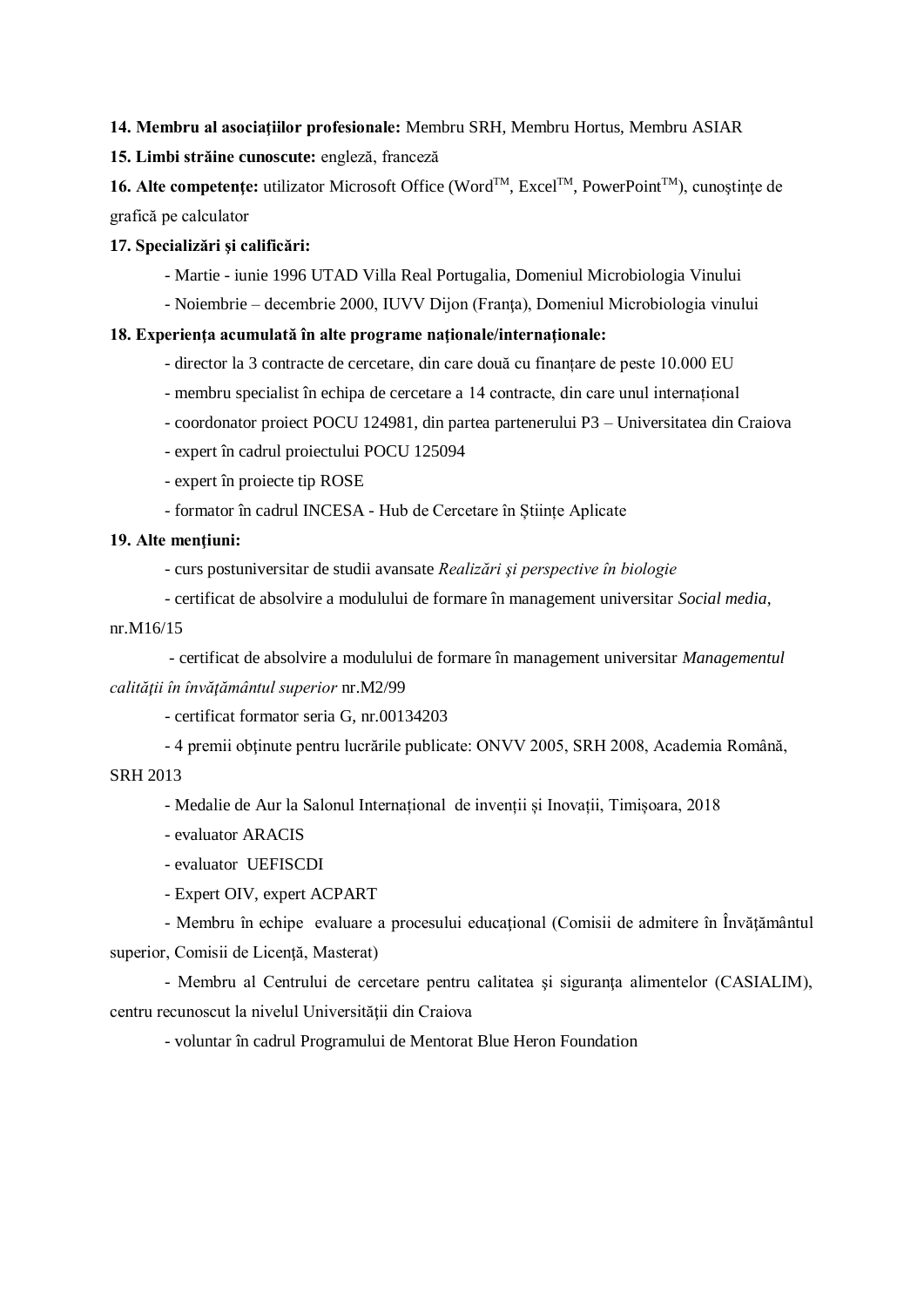# **20. Competenţe în activitatea de cercetare:**

- izolarea şi identificarea microorganismelor prezente în diferite medii naturale şi în alimente;
- influenţa unor factori fizici, chimici şi biologici asupra microorganismelor;
- studiul unuor extracte naturale din plante asupra microorganismelor.

### **Declar pe propria răspundere că datele prezentate sunt în conformitate cu realitatea.**

Data completării: 3.02.2022 Semnătura

Ffur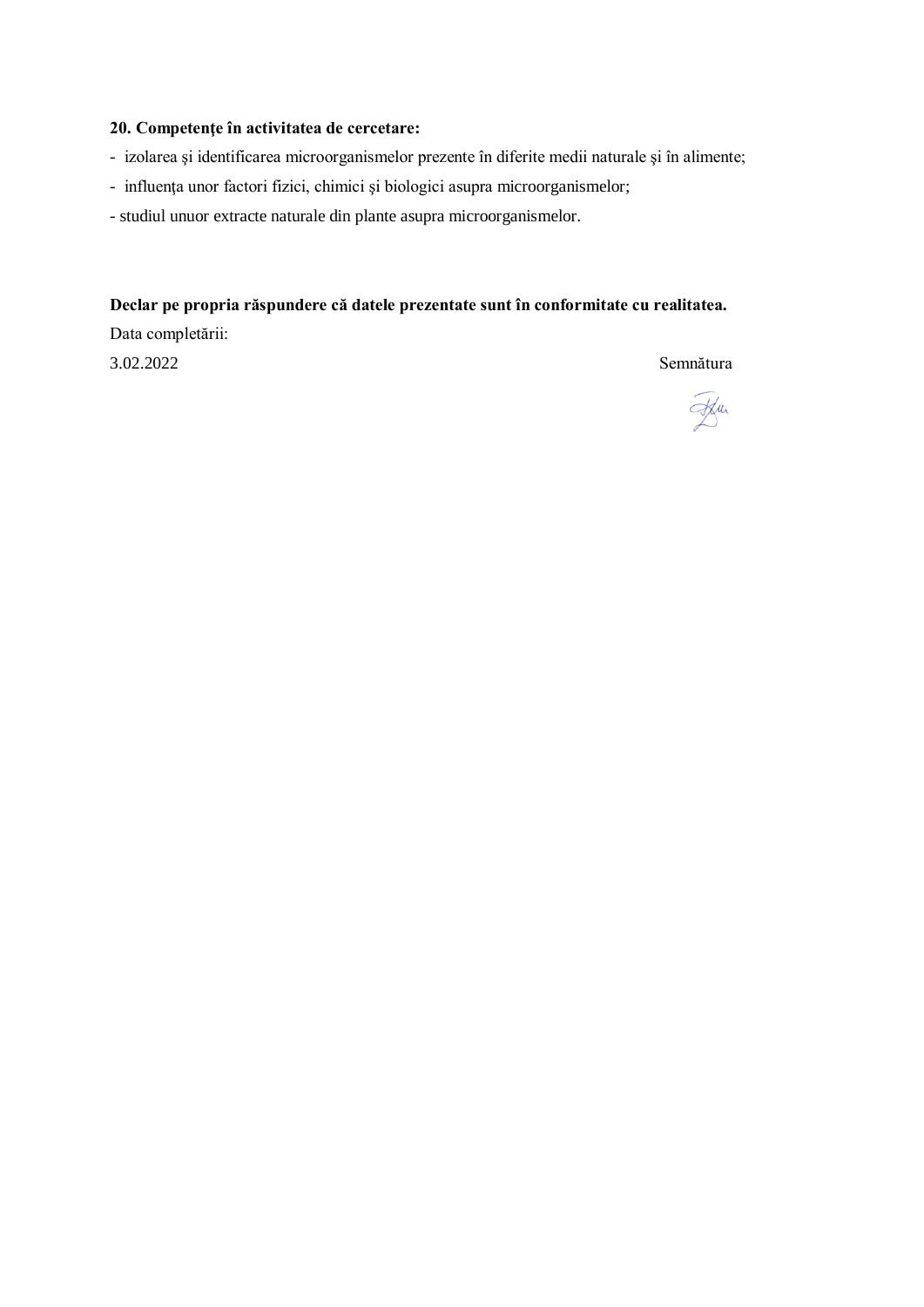# **CURRICULUM VITAE**

# **1. Name: TUŢULESCU**

- **2. First name: Felicia**
- **3. Date and place of birth:** June 26-th 1970
- **4. Citizenship:** Romanian
- **5. Civil status:** married

### **6. Studies:**

| <b>Institution</b>  | <b>Industrial High</b> | University of   | University of  | University of |
|---------------------|------------------------|-----------------|----------------|---------------|
|                     | School                 | Craiova         | Craiova        | Craiova       |
|                     | Electroputere          | Faculty of      | Faculty of     | Faculty of    |
|                     | Craiova                | Horticulture    | Horticulture   | Horticulture  |
|                     |                        |                 |                |               |
| <b>Period:</b> from | 1984-1988              | 1989-1994       | 1994-1995      | 1996-2001     |
| (month, year)       |                        |                 |                |               |
| until (month,       |                        |                 |                |               |
| year)               |                        |                 |                |               |
| Degrees or          | Baccalaureate          | License Diploma | Master Diploma | PhD Diploma   |
| diplomas            | Diploma                |                 |                |               |
| obtained:           |                        |                 |                |               |

## **7. Scientific Title:** PhD Doctoral Degree in Agricultural and Sylvicultural Sciences, Domain of

Horticulture

# **8. Doctoral Coordination :** no

## **9. Professional Experience:**

| Period: from<br>(month, year)<br>until (month,<br>year) | 1995-1998        | 1998-2001          | 2001-2006         | 2006-present day           |
|---------------------------------------------------------|------------------|--------------------|-------------------|----------------------------|
| <b>Place:</b>                                           | Discipline of    | Discipline of      | Discipline of     | Discipline of              |
|                                                         | Microbiology     | Microbiology       | Microbiology      | Microbiology               |
| <b>Institution:</b>                                     | University of    | University of      | University of     | University of              |
|                                                         | Craiova          | Craiova            | Craiova           | Craiova                    |
| <b>Function:</b>                                        | Preparator       | Assistant lecturer | Lecturer          | <b>Associate Professor</b> |
| <b>Description:</b>                                     | Preparation of   | Preparation and    | Performing of     | Academic training          |
|                                                         | laboratory works | performing of      | laboratory works. | courses, performing        |
|                                                         |                  | laboratory works.  | Academic training | of laboratory works        |
|                                                         |                  | Auxiliary to       | courses           |                            |
|                                                         |                  | academic training  |                   |                            |
|                                                         |                  | courses            |                   |                            |

**10. Actual employer and function:** University of Craiova, Faculty of Horticulture, Associate Professor.

**11. Service time under actual employer:** 27 years

**12. Invention patents:** one request submitted to the OSIM

## **13. Works elaborated and / or published in the country and abroad:** 83 among which**:**

- 10 ISI/ISI proceedings;

## - 25 BDI works;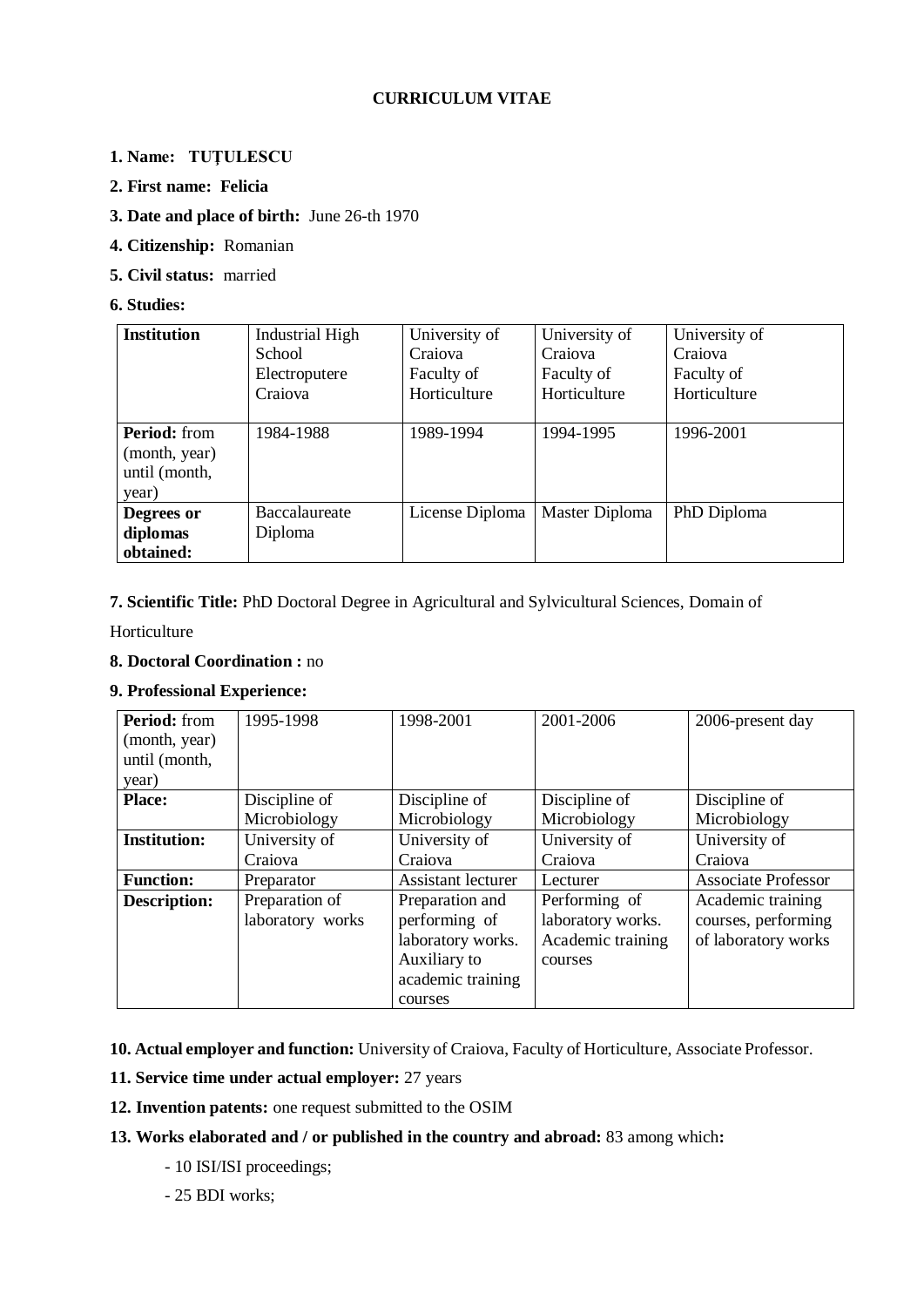- 48 works presented at national and international scientific reunions and și published in their proceeding tomes;

- unique author of 4 specialized tomes published at houses which are acknowledged by the CNCSIS;

- co-author of 5 specialized tomes published at houses which are acknowledged by the CNCSIS;

**14. Memberships in professional associations:** Member of the SRH, Member of the Hortus, Member of the ASIAR;

**15. Known foreign languages:** English, French;

**16. Other held competencies:** Microsoft Office user (Word<sup>™</sup>, Excel<sup>™</sup>, PowerPoint<sup>™</sup>), acquired skills in computer graphics;

**17. Abroad specializations and training attended:**

- March - June 1996 UTAD Villa Real (Portugal), Domain of Wine's Microbiology;

- November – December 2000, IUVV Dijon (Franţa), Domain of Wine's Microbiology;

**18. Accumulated experience throughout participating in other national/international programmes:**

- director of 3 research contracts of which two financed with more than 10.000 Euro;

- specialized member of the research collectives in the frames of 14 contracts among which an international one;

- coordinator of the POCU 124981 project on behalf of the P3 partner – the University of Craiova;

- expert in the frame of the POCU 125094 project;

- expert in the sphere of ROSE – type projects;

- formation expert in the frame of the INCESA – Research Hub in Applied Sciences;

#### **19. Other mentions:**

- Post-graduate Course in Advanced studies *Realizări şi perspective în biologie* [*Achievements and perspectives in biology*];

- graduation certificate of the formation module in University Management *Social media* nr.M16/15;

- graduation certificate of the formation module in University Management *Managementul calităţii în învăţământul superior* [*Management of quality in academic training*]nr.M2/99;

- graduation certificate as formation trainer series G nr.00134203;

- 4 academic awards obtained for the published works at the: ONVV 2005, SRH 2008, Romanian Academy, SRH 2013;

- gold medal at the International Showroom of Inventions and Innovations, Timișoara, 2018;

- ARACIS evaluator;

- UEFISCDI evaluator;

- OIV expert and ACPART expert;

- member of evaluation boards in respect to the educational process (Admission Comissions for